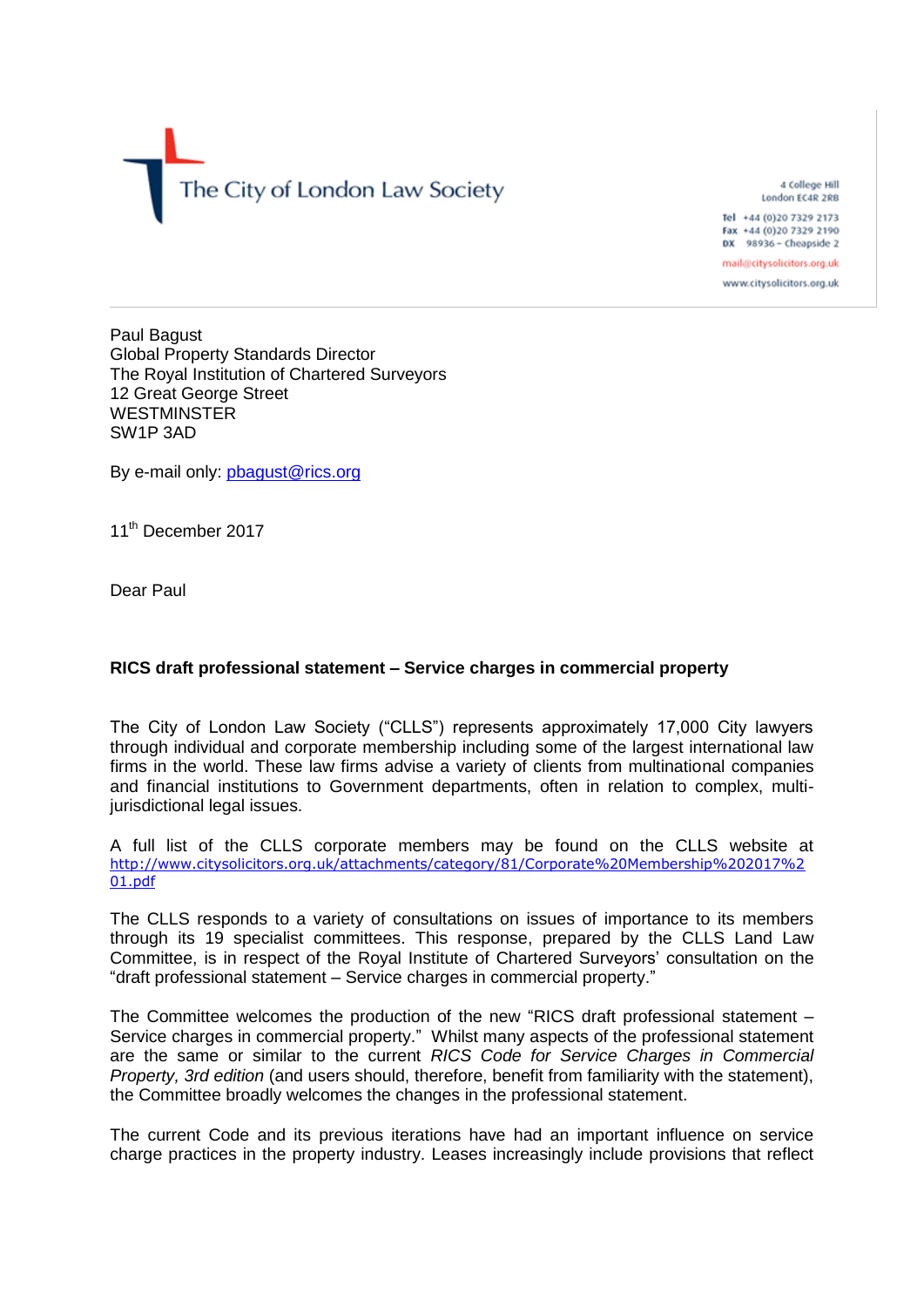elements of the Code and service charge provisions in leases are generally becoming more balanced between landlord and tenant.

The Committee notes the RICS's view that, despite there being many managing agents and landlords who seek to employ the Code's principles, there are many situations where the best practice advocated by the Code has been ignored. The Committee understands that there needs to be a greater sanction for those who disregard the Code and, in one judge's words, "act in a partisan spirit, supposing their only task is to recover as much money as they can for the landlord".

The Committee, therefore, supports the RICS's commercial service charge document being elevated to a professional statement. It considers that the eight core principles are appropriate and most managing agents and landlords should be able to comply with them. The Committee is concerned about the situations where an RICS regulated surveyor is employed by a non-regulated property company, or an RICS regulated firm is employed by perhaps an overseas organisation that is not regulated by the RICS. If the mandatory requirements are too wide-ranging, they can cause real problems for the RICS regulated individual or firm who may wish to comply, but is prevented from doing so by the employer or client. This is especially problematic in the light of the legal and/or disciplinary consequences for those departing from those requirements.

In that regard, the Committee considers (and we agree with the professional statement) that it is appropriate that matters of timeliness in the issuing of budgets to occupiers and detailed statements of actual expenditure should be principles of best practice rather than mandatory requirements. There had been concern in the property industry that having precise time limits for the issuing of such information as a mandatory requirement would cause serious problems for RICS regulated people or firms employed or instructed by organisations not regulated by the RICS.

In terms of other comments:

1 The Committee wonders whether reference should be made to the service charge provisions in the Model Commercial Leases, in addition to the references to the City of London Law Society and Practical Law Company drafting, as examples of Code compliant provisions.

2 In relation to management fees, the professional statement at paragraph 2.4.2 states "This professional statement cannot override the terms agreed between the parties and recorded in the lease. However, where the lease limits the amount or quantum of the fee recoverable from occupiers it is a matter between the owner and occupier and should not prevent or limit the manager's ability to charge a commercial fee that reflects the requirements of this professional statement. In certain circumstances, this may result in a shortfall in the recovery of service charge costs on behalf of the owner, but the overriding principle should be to achieve best-practice principles for the management and administration of services charges in commercial property." The Committee questions why the owner should necessarily suffer the shortfall in this situation and not be able to recover from the occupiers. If the manager charges a commercial fee, the owner should be able to charge this to the occupiers and include provisions to that effect in the lease.

3 The professional statement advocates the use of alternative dispute resolution as industry best practice. It should be noted that most leases do not include ADR provisions. The Committee would point out that ADR provisions are not necessarily universally seen as helpful. Even if there is provision for ADR there is no obligation on the parties to agree a resolution using that method. While perhaps not an ideal route, recourse to courts at least